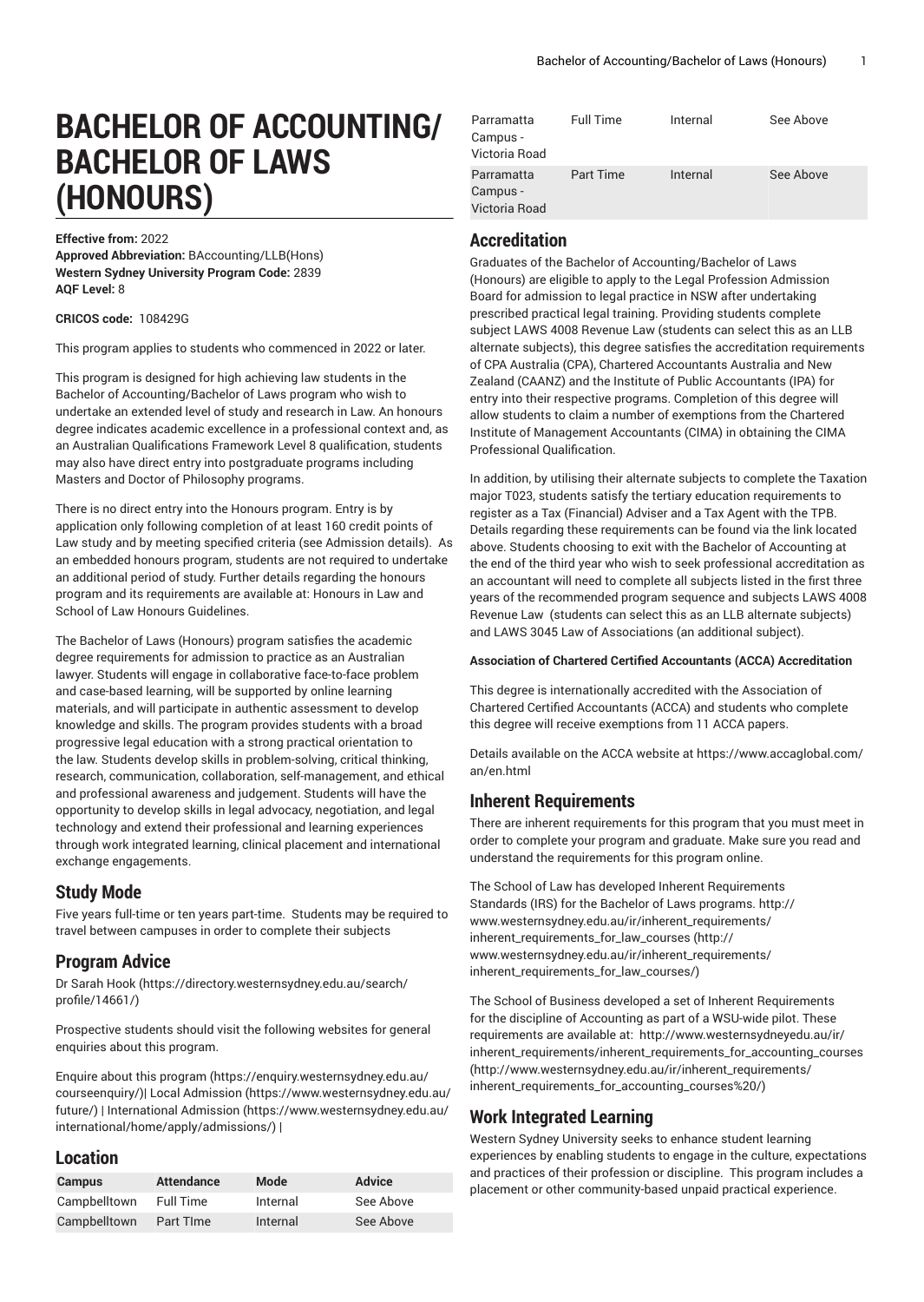There is an optional work component available in this program. Please contact the Program Advisor listed above for information.

International students should be aware that if an elective is a requirement of the program but the work itself was not registered with CRICOS, students can still complete these electives but it would be counted towards the work limitation. For more details, refer to the 'Work Integrated Learning (WIL) for international students' website.

Work Integrated Learning (WIL) for [international](https://www.westernsydney.edu.au/currentstudents/current_students/services_and_facilities/international_student_support/working_in_australia/work_integrated_learning/) students [\(https://](https://www.westernsydney.edu.au/currentstudents/current_students/services_and_facilities/international_student_support/working_in_australia/work_integrated_learning/) [www.westernsydney.edu.au/currentstudents/current\\_students/](https://www.westernsydney.edu.au/currentstudents/current_students/services_and_facilities/international_student_support/working_in_australia/work_integrated_learning/) [services\\_and\\_facilities/international\\_student\\_support/](https://www.westernsydney.edu.au/currentstudents/current_students/services_and_facilities/international_student_support/working_in_australia/work_integrated_learning/) [working\\_in\\_australia/work\\_integrated\\_learning/\)](https://www.westernsydney.edu.au/currentstudents/current_students/services_and_facilities/international_student_support/working_in_australia/work_integrated_learning/)

## **Admission**

This program is designed for students in the Bachelor of Accounting/ Bachelor of Laws program who wish to undertake an Honours program.

Students must meet all of the following criteria for admission:

- Completion of at least 160 credit points of law study (or 140 credit points if two Summer subjects are undertaken);
- Demonstration of the likelihood of graduating with an Honours Weighted Average Mark (HWAM) of at least 70 at the time of graduation; or an Admission Average Mark (AAM) of at least 70 at the time of admission to the Honours program. Refer to [https://www.westernsydney.edu.au/schools/sol/honours \(https://](https://www.westernsydney.edu.au/schools/sol/honours/) [www.westernsydney.edu.au/schools/sol/honours/\)](https://www.westernsydney.edu.au/schools/sol/honours/) for details
- Submission of a 'Nomination of Topics' form which expresses preferences among supervisor-defined topics and/or describes a student-defined topic in a scholarly manner. Refer to [https://www.westernsydney.edu.au/](https://www.westernsydney.edu.au/__data/assets/word_doc/0008/1784474/Honours_topic_nomination_form_2020.docx) [\\_\\_data/assets/word\\_doc/0008/1784474/](https://www.westernsydney.edu.au/__data/assets/word_doc/0008/1784474/Honours_topic_nomination_form_2020.docx) [Honours\\_topic\\_nomination\\_form\\_2020.docx](https://www.westernsydney.edu.au/__data/assets/word_doc/0008/1784474/Honours_topic_nomination_form_2020.docx)
- Demonstration of satisfactory academic writing skills
- Availability of a principal supervisor

### **Special Requirements**

Students enrolling in these subjects may need to have a National Police Certificate and consent or prohibited employment declarations as they may be conducting their placement in circumstances where they work with minors. This would be managed on an as needs basis:

- [JUST 4001](/search/?P=JUST%204001) Clinical Legal Placement
- [LAWS](/search/?P=LAWS%203074) 3074 Judicial Internship
- [LAWS](/search/?P=LAWS%203077) 3077 Legal Internship
- [LAWS](/search/?P=LAWS%204012) 4012 First Nations Peoples' Access to Justice Clinic
- [LAWS](/search/?P=LAWS%203080) 3080 Street Law Clinic
- [JUST 3011](/search/?P=JUST%203011) Issues in the Criminal Justice System (corrective services field trip requirement)- Also records and identity check.

The following units require a visa for the relevant country and the ability to travel at a specified time:

- [LAWS](/search/?P=LAWS%203024) 3024 Foundations of Chinese Law
- [LAWS](/search/?P=LAWS%203025) 3025 Foundations of Indian Law
- [LAWS](/search/?P=LAWS%203078) 3078 Legal, Economic and Social Transformation in Taiwan

## **Program Structure**

Qualification for the award of Bachelor of Accounting/Bachelor of Laws (Honours) requires the successful completion of 400 credit points as per the recommended sequence.

Note: Students wishing to seek professional accreditation as an accountant will need to complete alternate subject LAWS 4008 Revenue Law as one of the eight LLB alternate subjects.

Students can tailor their study to include subjects that are recognised for specialist tax and financial planning practice in the accounting profession. Note that additional study may be required to achieve full accreditation in those specialist fields. Students should seek advice from the DAP re alternate subjects to be taken.

Students choosing to exit with the Bachelor of Accounting at the end of the third year who wish to seek professional accreditation as an accountant will need to complete all subjects listed in the first three years of the recommended program sequence and subjects LAWS 4008 Revenue Law (students can select this as an LLB alternate subject) andLAWS 3045 Law of Associations (an additional subject).

Students enrolled in the 2839 Bachelor of Accounting/Bachelor of Laws (Honours) will only be eligible to graduate from their Bachelor of Laws degree upon completion of the entire 400 credit point program. Students enrolled in this program who wish to graduate with a standalone law degree prior to completion of the entire Bachelor of Accounting component must transfer to program 2829 Bachelor of Laws (Honours) (Non Graduate Entry) which requires the completion of 320 credit points (inclusive of 80 credit points of non-LLB study).

#### **Students must complete 240 credit points of Law subjects comprising:**

- 160 credit points of specified core subjects to meet Priestly 11 accreditation requirements:
- 10 credit points Research Training Component (LAWS 4016 Legal Research and Methodology)
- 20 credit points Research Component (LAWS 4011 Law Honours Dissertation)
- 50 credit points of LLB alternate subjects. (Note that students wishing for accounting accreditation must choose and complete the LLB Alternate subject LAWS 4008 Revenue Law).

#### And

- 130 credit points of specified core accounting subjects including either MATH 1030 Statistics for Business or ECON 1006 Introduction to Economic Methods
- 30 credit points of Accounting Alternate subjects.

### **Recommended Sequence**

Qualification for this award requires the successful completion of 400 credit points as per the recommended sequence below.

## **Full-time start-year intake**

| Course                       | Title                                 | Credit<br><b>Points</b> |
|------------------------------|---------------------------------------|-------------------------|
| Year 1                       |                                       |                         |
| Autumn session               |                                       |                         |
| LAWS 1003                    | <b>Fundamentals of Australian Law</b> | 10                      |
| <b>LAWS 2004</b>             | <b>Criminal Law</b>                   | 10                      |
| ACCT 1005                    | <b>Accounting in Context</b>          | 10                      |
| Select one of the following: |                                       | 10                      |
| MATH 1030                    | <b>Statistics for Business</b>        |                         |
| <b>ECON 1006</b>             | Introduction to Economic Methods      |                         |
|                              | <b>Credit Points</b>                  | 40                      |
| Spring session               |                                       |                         |
| <b>LAWS 1009</b>             | Legal Analysis and Critique           | 10 <sup>°</sup>         |
| LAWS 2013                    | <b>Torts Law</b>                      | 10                      |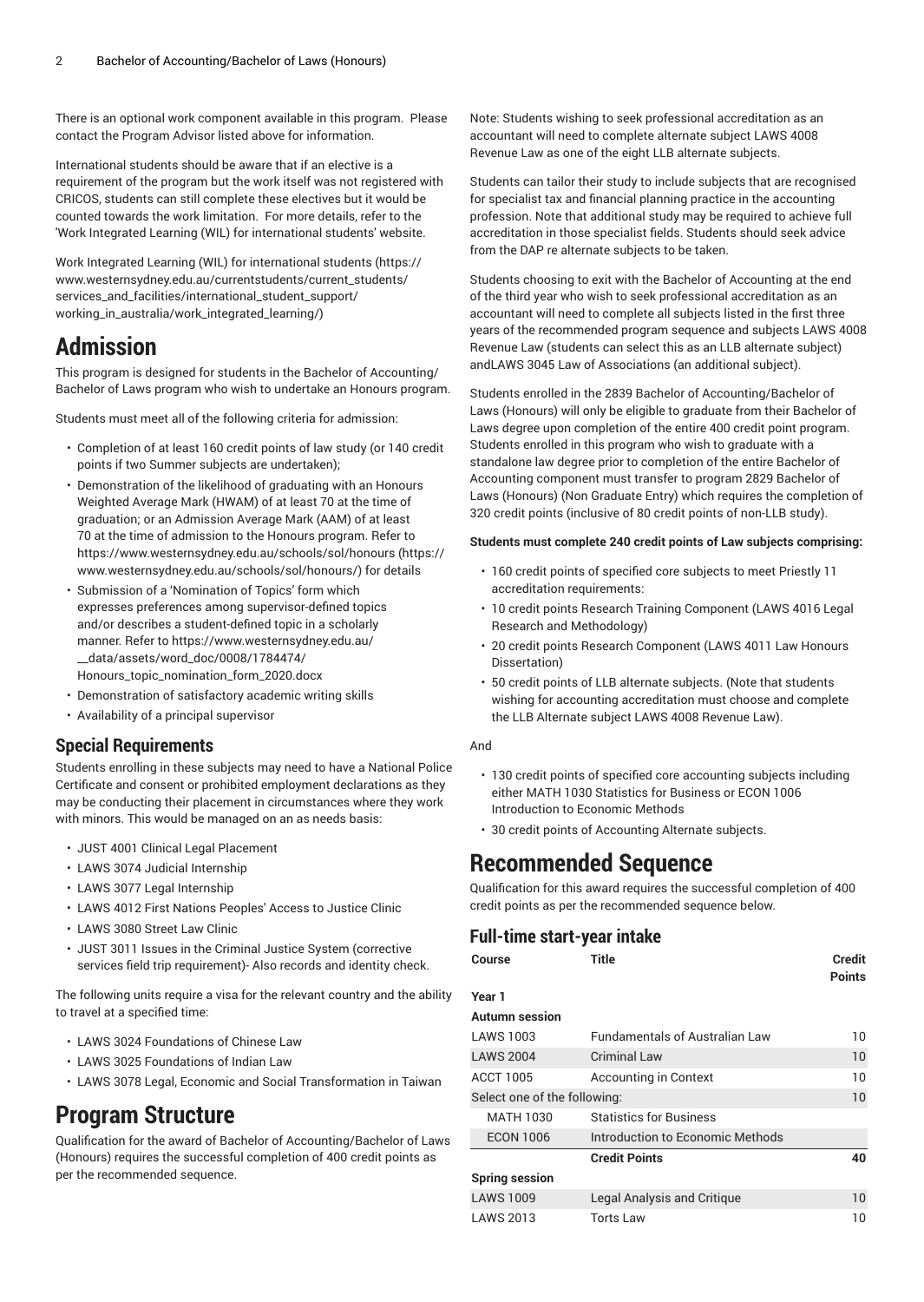| <b>ACCT 1007</b>                        | <b>Financial Accounting Applications</b>                      | 10              |
|-----------------------------------------|---------------------------------------------------------------|-----------------|
| <b>ECON 2002</b>                        | Corporate Financial Management                                | 10              |
|                                         | <b>Credit Points</b>                                          | 40              |
| Year <sub>2</sub>                       |                                                               |                 |
| Autumn session                          |                                                               |                 |
| <b>LAWS 2003</b>                        | Contracts                                                     | 10              |
| <b>ACCT 1010</b>                        | <b>Management Accounting Fundamentals</b>                     | 10              |
| <b>ACCT 2005</b>                        | Techniques in Financial Accounting                            | 10              |
| <b>ECON 1011</b>                        | <b>Principles of Economics</b>                                | 10              |
|                                         | <b>Credit Points</b>                                          | 40              |
| <b>Spring session</b>                   |                                                               |                 |
| <b>LAWS 2001</b>                        | Alternative Dispute Resolution                                | 10              |
| <b>ACCT 3003</b>                        | <b>Accounting Standards and Governance</b>                    | 10              |
| <b>ACCT 2001</b>                        | <b>Contemporary Management Accounting</b>                     | 10              |
| Select one Accounting Alternate subject |                                                               | 10              |
|                                         | <b>Credit Points</b>                                          | 40              |
| Year <sub>3</sub>                       |                                                               |                 |
| <b>Autumn</b> session                   |                                                               |                 |
| <b>LAWS 2015</b>                        | Professional Responsibility and Legal<br>Ethics               | 10              |
| <b>ACCT 3001</b>                        | <b>Accounting Information Systems</b>                         | 10              |
| <b>ACCT 3007</b>                        | <b>Corporate Accounting Systems</b>                           | 10              |
| Select one Accounting Alternate subject |                                                               | 10              |
|                                         | <b>Credit Points</b>                                          | 40              |
| <b>Spring session</b>                   |                                                               |                 |
| <b>LAWS 2008</b>                        | <b>Government and Public Law</b>                              | 10              |
| <b>ACCT 3006</b>                        | Auditing and Assurance Services                               | 10              |
| <b>ACCT 3011</b>                        | The Accountant as a Consultant                                | 10              |
| Select one Accounting Alternate subject |                                                               | 10              |
|                                         | <b>Credit Points</b>                                          | 40              |
| Year 4                                  |                                                               |                 |
| <b>Autumn</b> session                   |                                                               |                 |
| <b>LAWS 3018</b>                        | Equity & Trusts                                               | 10              |
| <b>LAWS 3082</b>                        | <b>Property Law</b>                                           | 10 <sup>°</sup> |
| Select two LLB alternate subjects       |                                                               | 20              |
|                                         | Students who will be seeking professional accreditation as an |                 |
|                                         | accountant should enrol in subject LAWS 4008 Revenue Law in   |                 |
| place of one LLB Alternate subject      |                                                               |                 |
|                                         | <b>Credit Points</b>                                          | 40              |
| <b>Spring session</b>                   |                                                               |                 |
| <b>LAWS 3081</b>                        | <b>Administrative Law</b>                                     | 10              |
| <b>LAWS 3045</b>                        | Law of Associations                                           | 10              |
| Select two LLB alternate subjects       |                                                               | 20              |
|                                         | <b>Credit Points</b>                                          | 40              |
| Year 5                                  |                                                               |                 |
| Autumn session                          |                                                               |                 |
| <b>LAWS 4015</b>                        | <b>Constitutional Law</b>                                     | 10              |
| <b>LAWS 4004</b>                        | Criminal Procedure and Evidence                               | 10              |
| <b>LAWS 4016</b>                        | <b>Legal Research and Methodology</b>                         | 10              |
| Select one LLB alternate subject        |                                                               | 10              |
|                                         | <b>Credit Points</b>                                          | 40              |
| <b>Spring session</b>                   |                                                               |                 |
| <b>LAWS 4014</b>                        | Remedies                                                      | 10              |
| <b>LAWS 4013</b>                        | <b>Civil Procedure and Arbitration</b>                        | 10              |
|                                         |                                                               |                 |

| LAWS 4011 | Law Honours Dissertation   |     |
|-----------|----------------------------|-----|
|           | <b>Credit Points</b>       | 40  |
|           | <b>Total Credit Points</b> | 400 |

### **Accounting Alternate Subjects**

Students must complete 30 credit points from the list of Accounting alternate subjects below.

| <b>Subject</b>   | Title                                     | <b>Credit</b><br><b>Points</b> |
|------------------|-------------------------------------------|--------------------------------|
| <b>FINC 3004</b> | <b>Financial Planning</b>                 | 10                             |
| <b>FINC 3006</b> | Insurance Advising - Theory and Practice  | $10^{\circ}$                   |
| <b>FINC 2002</b> | Personal Asset Management                 | 10                             |
| <b>FINC 3014</b> | <b>Retirement and Succession Planning</b> | 10                             |
| <b>LAWS 3067</b> | Self-Managed Superannuation and Trusts    | 10                             |

### **LLB Alternate Subjects**

Students must complete 50 credit points of subjects from the list of Bachelor of Laws alternate subjects below.

(Note that students must choose alternate subject LAWS 4008 Revenue Law if seeking professional accreditation as an accountant.)

| <b>Subject</b>   | Title                                                 | <b>Credit</b><br><b>Points</b> |
|------------------|-------------------------------------------------------|--------------------------------|
| <b>LAWS 4017</b> | Access to Justice Clinic                              | 10                             |
| <b>LAWS 3001</b> | <b>Advanced Family Law</b>                            | 10                             |
| <b>LAWS 4003</b> | <b>Advanced Taxation Law</b>                          | 10                             |
| <b>LAWS 3002</b> | <b>Advanced Torts and Civil Wrongs</b>                | 10                             |
| <b>LAWS 3003</b> | Advocacy                                              | 10                             |
| <b>LAWS 3004</b> | <b>Anti-Discrimination Law</b>                        | 10                             |
| <b>LAWS 3005</b> | <b>Australian Competition Law</b>                     | 10                             |
| <b>LAWS 3006</b> | Australian Consumer Law                               | 10                             |
| <b>LAWS 3007</b> | <b>Banking and Securities Law</b>                     | 10                             |
| <b>LAWS 2014</b> | <b>Bioethics</b>                                      | 10                             |
| <b>LAWS 3011</b> | Comparative Law: Legal Systems of the World           | 10                             |
| <b>LAWS 3013</b> | <b>Conflict of Laws</b>                               | 10                             |
| <b>LAWS 3014</b> | <b>Corporate Governance</b>                           | 10                             |
| <b>LAWS 3015</b> | <b>Cyber Law and Justice</b>                          | 10                             |
| <b>LAWS 4010</b> | Designing Law Apps for Access to Justice              | 10                             |
| <b>LAWS 3016</b> | Elder Law                                             | 10                             |
| <b>LAWS 3022</b> | <b>Family Dispute Resolution</b>                      | 10                             |
| <b>LAWS 3023</b> | <b>Family Law</b>                                     | 10                             |
| <b>LAWS 2005</b> | <b>Financial Services Law</b>                         | 10                             |
| <b>LAWS 2007</b> | First Peoples and the Australian Legal System         | 10                             |
| <b>LAWS 4012</b> | First Nations Peoples' Access to Justice Clinic       | 10                             |
| <b>LAWS 3024</b> | <b>Foundations of Chinese Law</b>                     | 10                             |
| <b>LAWS 3025</b> | <b>Foundations of Indian Law</b>                      | 10                             |
| <b>LAWS 3083</b> | <b>Gender and the Law</b>                             | 10                             |
| <b>LAWS 3028</b> | Human Rights and the Asia Pacific                     | 10                             |
| <b>LAWS 3027</b> | Human Rights Law                                      | 10                             |
| <b>LAWS 3029</b> | Immigration and Refugee Law                           | 10                             |
| <b>JUST 3008</b> | Independent Study (Law)                               | 10                             |
| <b>LAWS 3030</b> | Information and Data Governance Law and<br>Regulation | 10                             |
| <b>LAWS 3031</b> | Insolvency Law and Policy                             | 10                             |
| <b>LAWS 3032</b> | Intellectual Property                                 | 10                             |
| <b>LAWS 3033</b> | International Business Transactions Law               | 10                             |
| <b>LAWS 4006</b> | International Climate Law                             | 10                             |